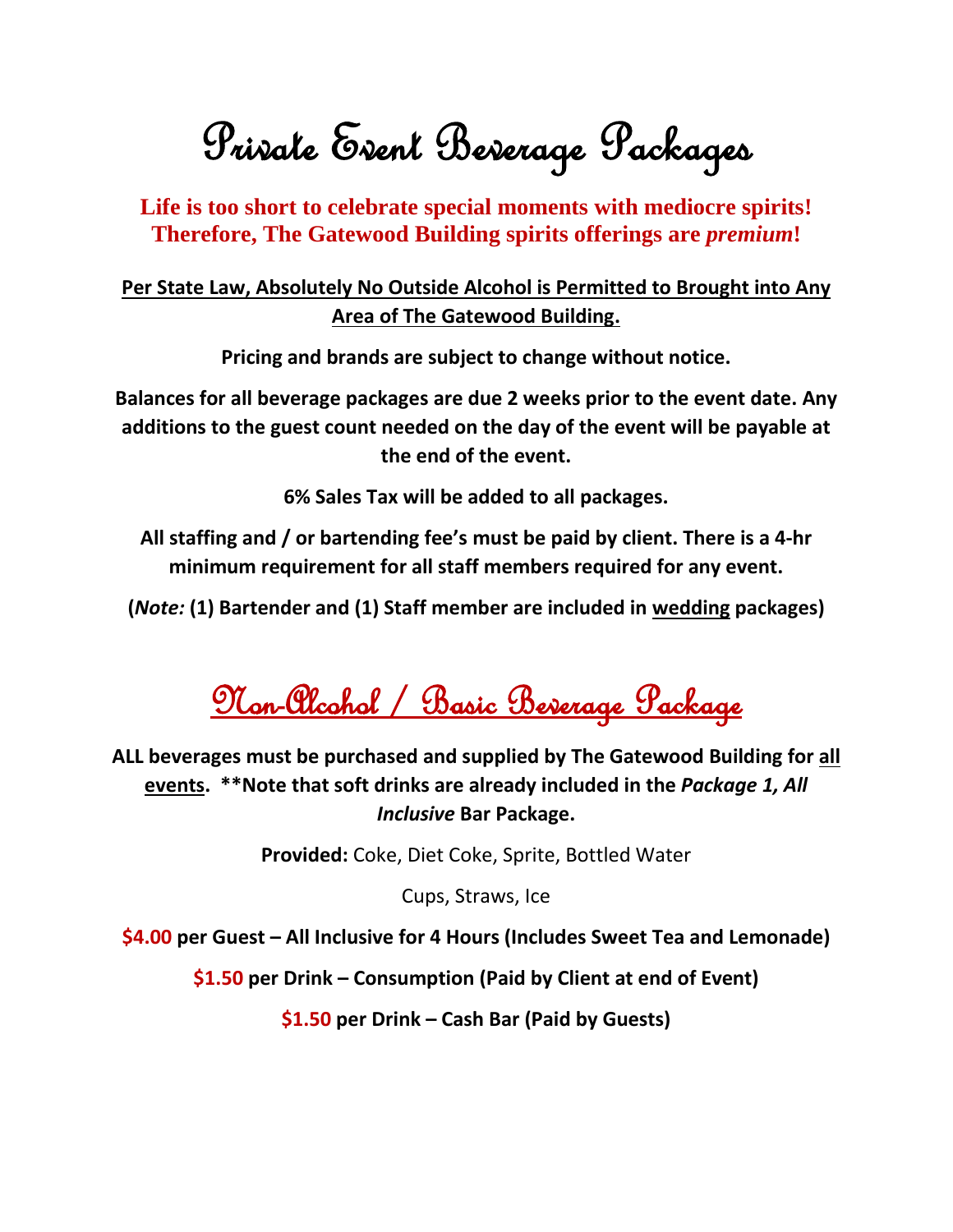Package 1: All Inclusive

(Open Bar)

**Based on 4-Hour Consumption – Additional Time may be Purchased**

**Minimum Bar Requirement \$300.00**

(Guest's aged 2 – 20 will be billed for **Basic Beverage Package** only)

**Includes: Basic Beverage Package** 

*Bartender Fee must be Paid by Client | 1 Bartender Required per 60 Guests*

Beer and Wine

**\$20.00 per person over 21**

3 Domestic Beers 1 Premium Domestic or Import Beer 3 House Wines (Add 1 Signature Cocktail / **\$2.00** pp) Additional Hour: \$4.00 pp

<u>Beer, Wine and Spirils</u>

**\$25.00 per person over 21**

3 Domestic Beers 1 Premium Domestic or Import Beer 3 House Wines 1 Vodka, Bourbon, Gin and Rum 1 Signature Drink

Additional Hour: \$5.00 pp

Package 2: Consumption Package

(Running Total)

**Not a drinking crowd? No Problem! Pay a** *Minimum* **Non-Refundable \$300.00 Deposit (Applied to Consumption Total) and run a tab based on cash bar pricing, payable at the end of your event for the balance.**

*Bartender Fee must be Paid by Client | 1 Bartender Required per 60 Guests*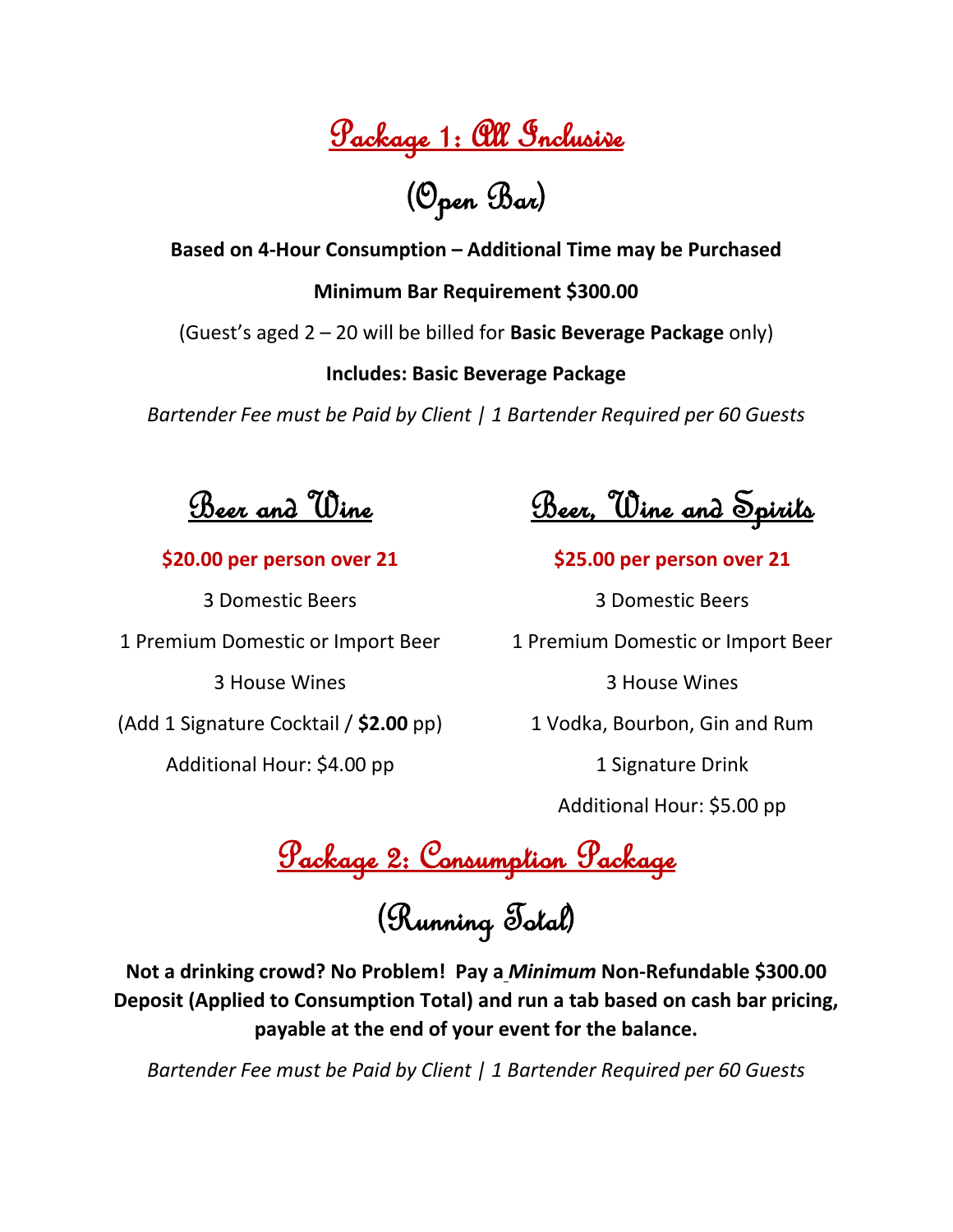Package 3: Cash Bar

(Pay per Drink)

**All major credit / debit cards accepted.**

**The bar is available for your guests to enjoy! You may choose to pay a portion of the bar before switching to cash bar ~ or pay for one drink selection while other options are available for guests to purchase ~ or purchase a drink ticket(s) for guests at \$6.00 per drink ~ you decide!**

*Bartender Fee must be Paid by Client | 1 Bartender Required per 60 Guests*

**Drink Prices**

**Premium Mixed Drinks - \$8.00**

**Wine by the Glass - \$7.00**

**Premium Domestic or Imported Beer - \$5.00**

**Domestic Beer - \$4.00**

**Soft Drinks, Bottled Water - \$1.50**

Mimosa Bar (Only)

**Includes:** House Champagne, Juices, Garnishes, Clear Plastic Stemware

**Bartender Fee must be Paid by Client | 1 Bartender Required per 60 Guests**

**Inclusive**

**\$15.00 per Person (Minimum \$100.00) – Based on 4 Hours of Consumption**

**\$3.00 per Person for Each Additional Hour**

### **Consumption**

*Bartender Fee must be Paid by Client | 1 Bartender Required per 60 Guests*

**Price by the Glass: \$7.00**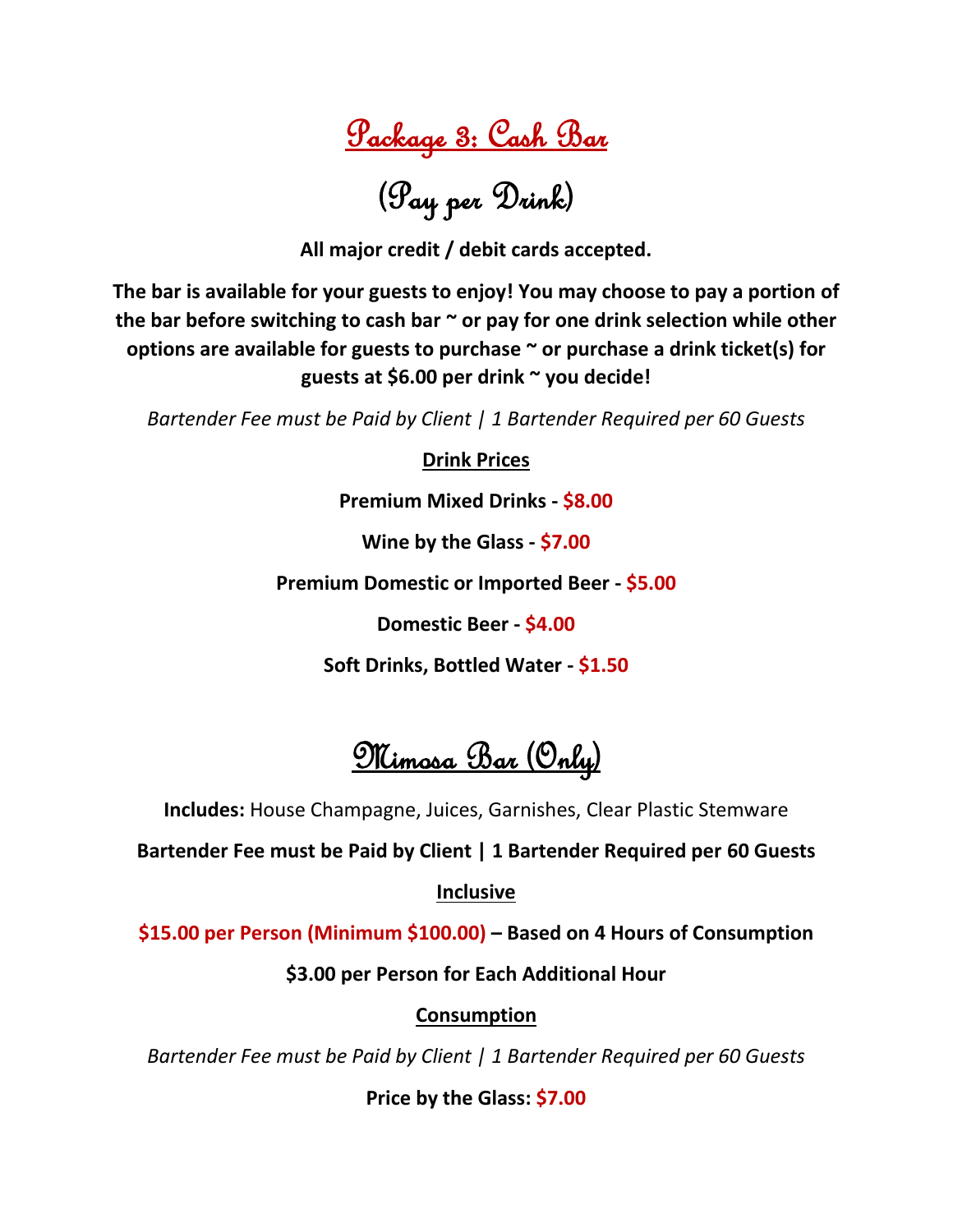<u>Champagne Toast</u>

**Includes:** House Champagne, Clear Plastic Stemware *Bartender Fee must be Paid by Client | 1 Bartender Required per 60 Guests*

**\$3.50 per Person**

Specialty Bottles of Champagne Available Dom Perignon (Prices vary by Selection) **Oeuve Clicquol** (Prices vary by Selection) Beau Joie (Prices Vary by Selection)

Signature Drinks

The Fleur de Sily - Vodka, Cranberry Juice, Sweet & Sour, Triple Sec, Raspberry Garnish

Run for the Rose' Spritzer – Pink Moscato, 7Up, Strawberry Garnish

Main Street Margarita – with Rimming Salt

The Louvre – a French Martini with a twist…Vodka, Chambord, Pineapple Juice…and a twist!

Trophy Husband – Bourbon, Ginger Ale, Lime Garnish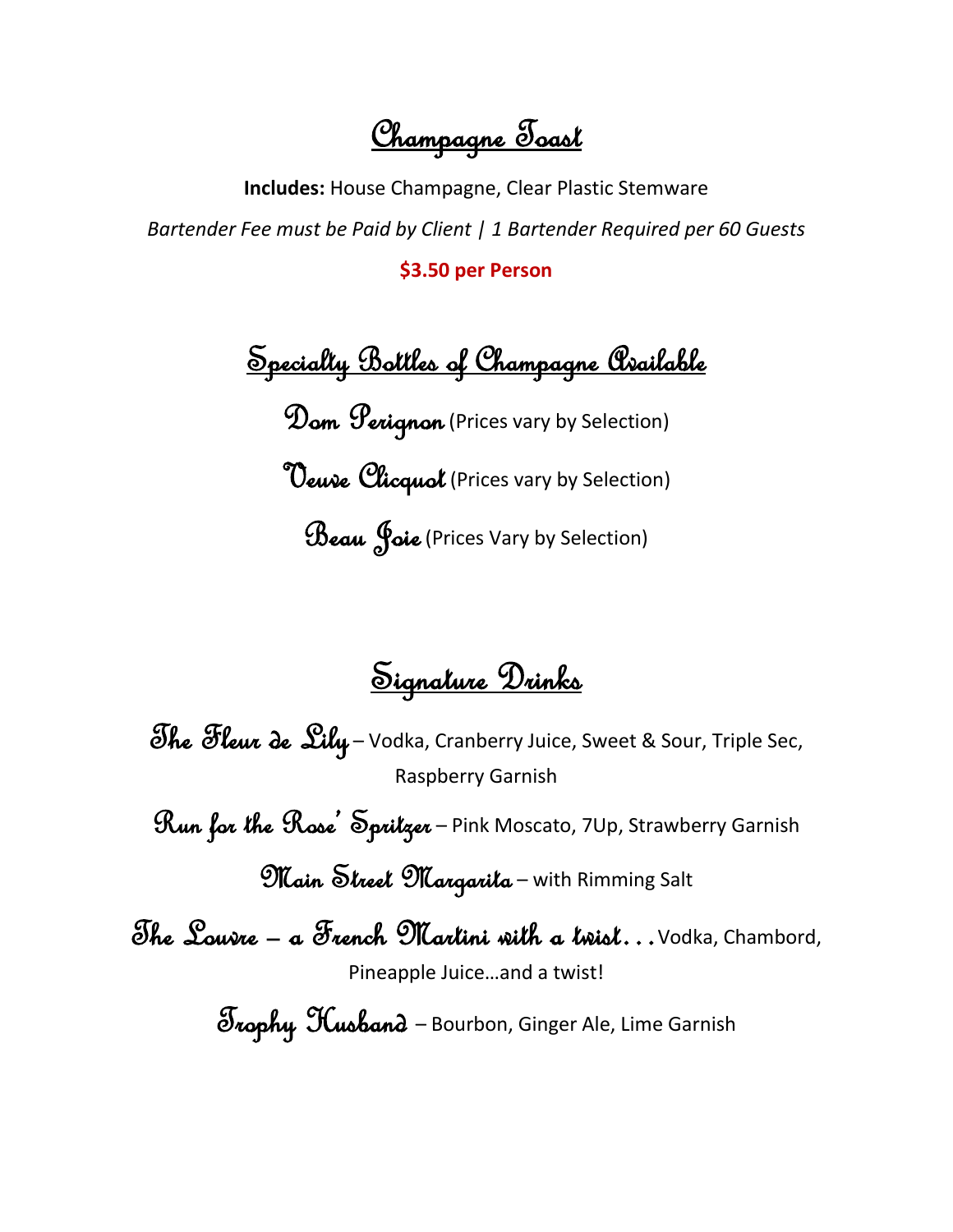# Alcohol Selections

#### *Selections may change at any time at our discretion.*

| <b>Domestic Beer</b>                                                  | <b>Bourbon</b>              |
|-----------------------------------------------------------------------|-----------------------------|
| Bud Light, Miller Lite, Michelob Ultra,<br>Yuengling, Yuengling Light | <b>Bulleit, Makers Mark</b> |
|                                                                       | Vodka                       |
| Premium / Import                                                      | Tito's                      |
| Blue Moon, Stella Artois, Shiner Bock,<br><b>White Claw</b>           |                             |
|                                                                       | <b>Tequila</b>              |
| <b>White Wine (House)</b>                                             | Jose Cuervo, 1800           |
| Pinot Grigio, Chardonnay, Riesling                                    |                             |
|                                                                       | Rum                         |
| <b>Red Wine (House)</b>                                               | Malibu, Bacardi             |
| Pinot Noir, Merlot, Cabernet                                          |                             |
| Sauvignon                                                             | Gin                         |
|                                                                       | Bombay                      |